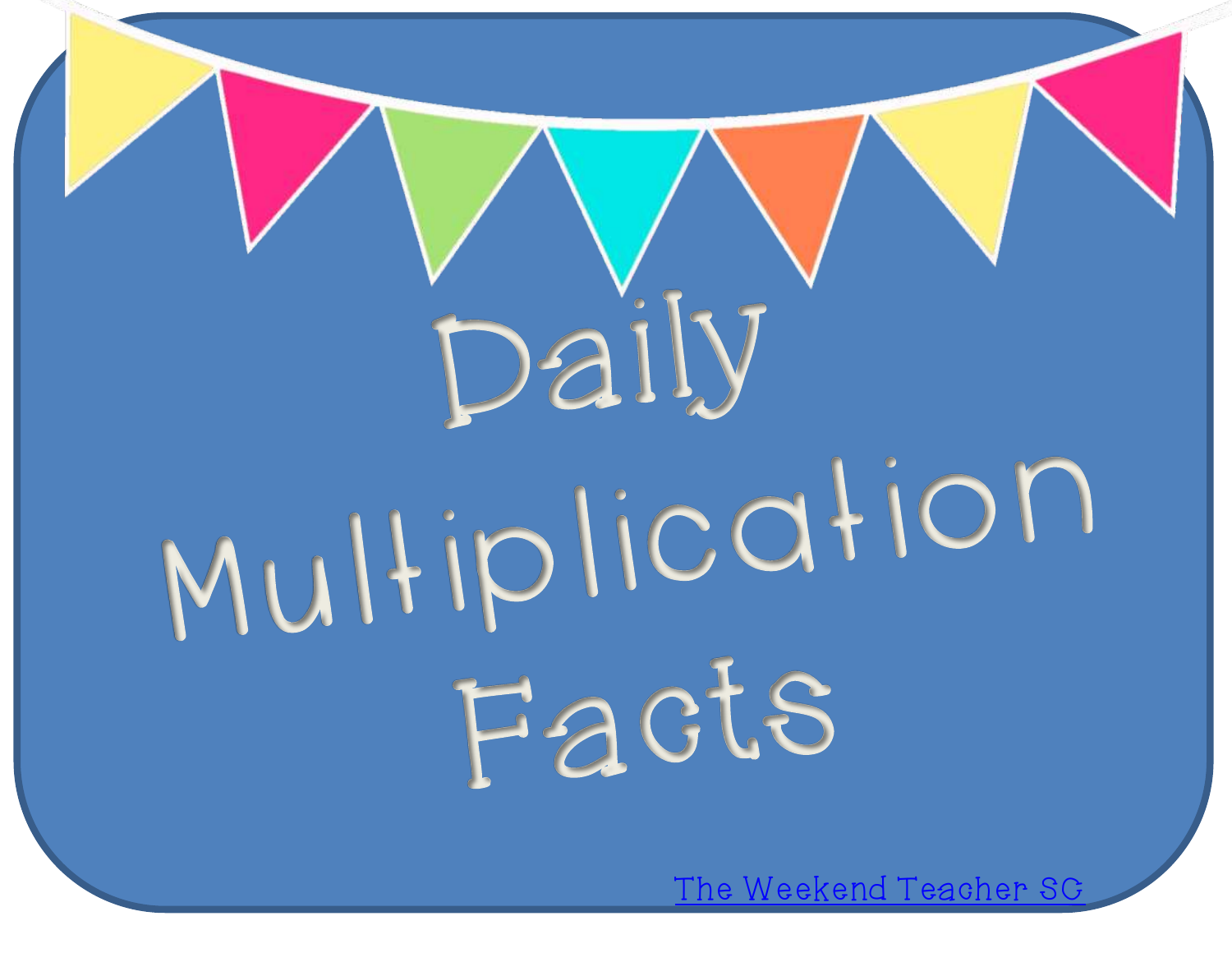Hello Educator,

Thank you for purchasing this great resource! I know that you will find this to be a great addition to your classroom as they review their multiplication facts! The format of this game was created by Khrystina Cook @ [The](https://www.teacherspayteachers.com/Store/The-Weekend-Teacher)  [Weekend Teacher.](https://www.teacherspayteachers.com/Store/The-Weekend-Teacher)

Please visit again for other great resources!

-Khrystina

## Some Ideas for Use:

- For morning work, have students complete given fact families on the appropriate day
- Use at the start of your math class as a daily warm up/review
- Use for homework each night for school to home practice

## Font and Graphic Credits:

- . Font- Pond Free Me by: [Graphics from the Pond](https://www.teacherspayteachers.com/Store/Graphics-From-The-Pond)
- Font- Watermelon by: [The Newsletter Store](https://www.teacherspayteachers.com/Store/The-Newsletter-Store)
- Graphic- Bright Pennants by: <u>Jena Hudson at Sew Much Music</u>
- Graphic- [Scrappin Doodles](https://www.scrappindoodles.ca/)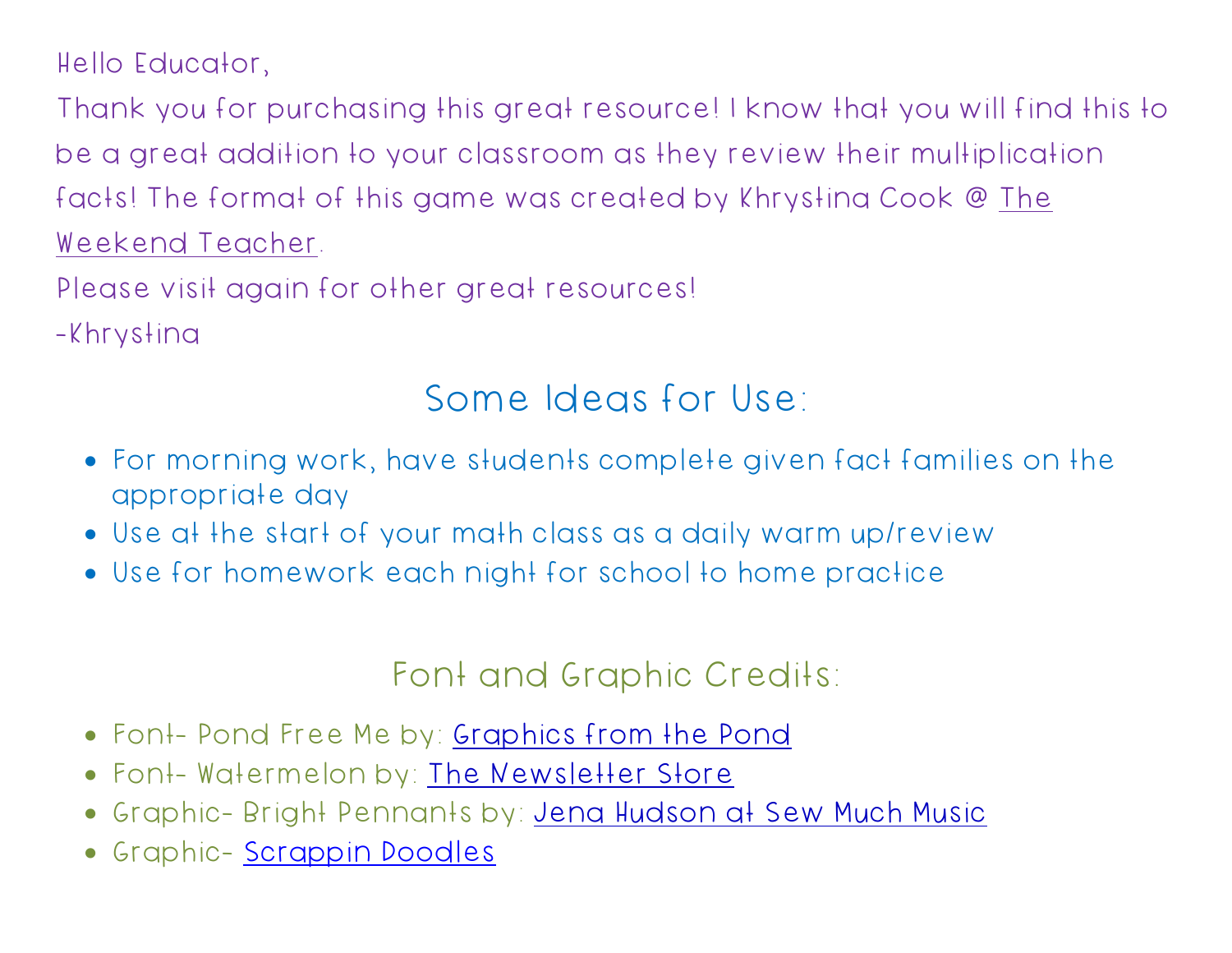Name:\_\_\_\_\_\_\_\_\_\_\_\_\_\_\_\_\_\_\_\_\_\_\_\_\_\_\_\_\_ Week of: \_\_\_\_\_\_\_\_\_\_\_\_\_\_\_\_\_\_\_\_\_\_\_\_\_\_\_\_\_\_

| My Daily Multiplication Facts |                 |                   |
|-------------------------------|-----------------|-------------------|
| <b>Monday 1's</b>             | Monday 2's      | <b>Monday 3's</b> |
| $1 \times 1 =$                |                 |                   |
| $1 \times 2 =$                | $2 \times 2 =$  | $3 \times 2 =$    |
|                               |                 |                   |
|                               |                 |                   |
|                               |                 |                   |
| $1 \times 6 =$                |                 | $3 \times 6 =$    |
|                               |                 |                   |
| $1 \times 8 =$                |                 | $3 \times 8 =$    |
| $1 \times 9 =$                |                 |                   |
| $1 \times 10 =$               | $2 \times 10 =$ | $3 \times 10 =$   |
|                               |                 |                   |
|                               |                 | $3 \times 12 =$   |
| Tuesday 4's                   | Tuesday 5's     | Tuesday 6's       |
|                               |                 |                   |
|                               |                 | $6 \times 2 =$    |
|                               |                 | $6 \times 3 =$    |
| $4 \times 4 =$                |                 |                   |
|                               |                 |                   |
|                               |                 | $6 \times 6 =$    |
|                               |                 |                   |
| $4 \times 8 =$                |                 |                   |
|                               |                 |                   |
|                               |                 | $6 \times 10 =$   |
|                               |                 |                   |
|                               | $5 \times 12 =$ | $6 \times 12 =$   |